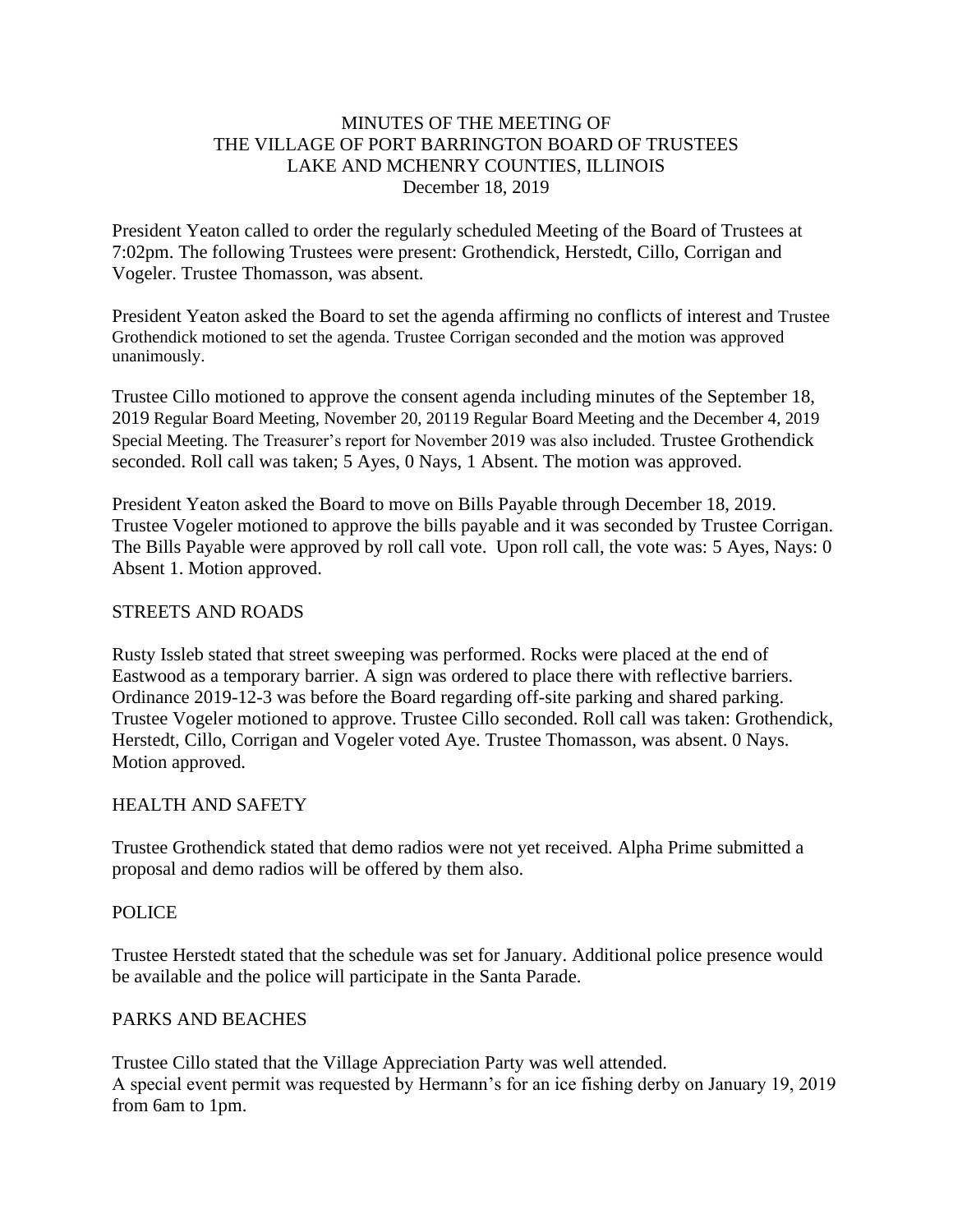The Santa Parade starts at 12pm on 12/22/19 followed by a party at the Village Hall.

# FORESTRY

Rusty stated that branches came down in the high winds. There is a dead ash tree that must come down. The homeowner insists it is a Village owned tree. Rusty believes it is on their property. Trustee Corrigan is working on Tree City USA certification paperwork.

## FINANCE

The Tax Levy Ordinance 2019-12-4 was before the Board. Trustee Corrigan motioned to approve. Trustee Grothendick seconded. Roll call was taken: Grothendick, Herstedt, Cillo, Corrigan and Vogeler voted Aye. Trustee Thomasson, was absent. 0 Nays. Motion approved. Trustee Corrigan stated he is working on providing addresses of vehicle tax non-compliance for the Building and Zoning software.

### BUILDING AND ZONING

Ordinance 2019-12-5 was before the Board regarding Finance and Revenue Taxation providing a 2% excise tax on cannabis. Trustee Vogeler motioned to approve and Trustee Cillo seconded. Roll call was taken: Grothendick, Herstedt, Cillo, Corrigan and Vogeler voted Aye. Trustee Thomasson, was absent. 0 Nays. Motion approved.

Trustee Vogeler stated that the CRS application forms were being reviewed after January 1, 2020.

Frank DeSort was contacted by a representative from the bank regarding the Cheeseman property. The property will not be buildable after demolition.

The Village Hall upgrades are complete.

Frank DeSort is printing out reports from the new Building and Zoning software that are useful.

### VILLAGE ATTORNEY

There was no new information on this subject.

### VILLAGE ENGINEER

President Yeaton and Trustee Grothendick met with Manhard and Integrated Lakes Management to get quotes for a dye test on the ponds and rills at Riverwalk. They will create a proposal. They suggested installing test wells on Village property to know if or where the dye is moving before it gets to homes. Trustee Grothendick stated the Village must know if the active rill exacerbates the distribution of the dye in the ponds. President Yeaton stated that the half-life of the dye depends on the temperature so doing it in winter will provide a different result than warmer weather. Also, the homeowners would have colored water for a shorter time in warm weather if it appears. Trustee Vogeler stated concern about side-stepping the Riverwalk HOA. Trustee Grothendick stated that he spoke to the HOA. The Village must make decisions based purely from an engineering perspective but would invite the HOA for future meetings, if appropriate.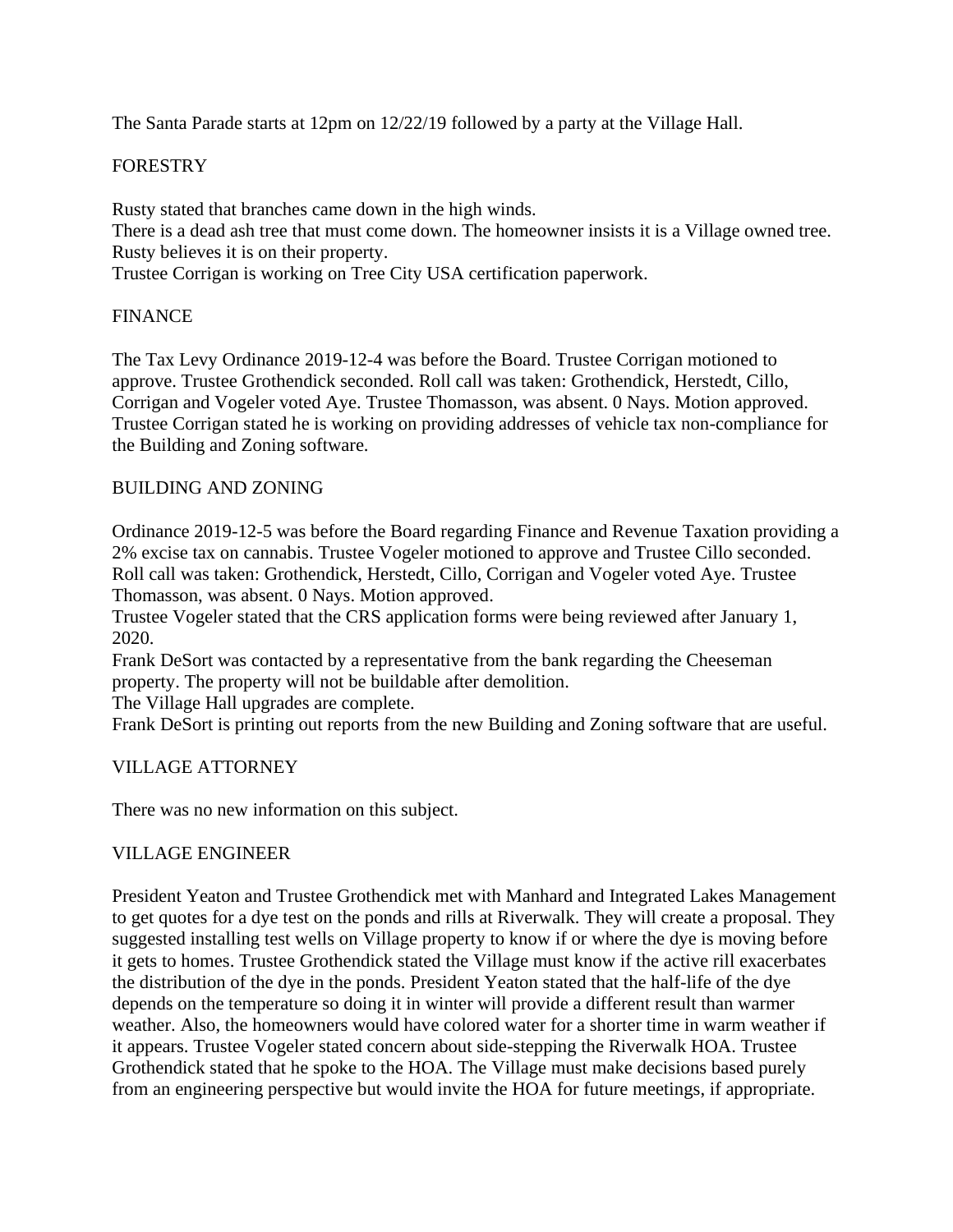### ADMINISTRATION

Donna Erfort stated that the Grant Accountability Transparency Act was considering removing MFT and thereby reduce the amount of paperwork being fulfilled.

There was a request for parking at 523 Normandy for 10 days. It is a cul-de-sac so the request was denied. If they park in the straight-away they must provide plate information.

### PBWWC

President Yeaton attended the Fox River Flood Control Commission at the Bartlett Nature Center. A report will be submitted to the State by 12/31/19. The state is being divided into coalitions. President Yeaton will be on a coalition for our area.

### VILLAGE PRESIDENT

Two Trustees are need to work on a draft for Special Event permits that match the ordinance. There was discussion of a mega permit vs. a regular special event and what would happen if a regular event turns into a mega event. Trustee Corrigan stated that a mega event is defined by 1,000 people in attendance at one time, 400 vehicles and one or more tent structures. Trustees Grothendick and Vogeler will volunteer and Donna Erfort will assist also.

Trustee Grothendick is working on the Employee Handbook. President Yeaton will give the notes to Becky Bateman to review.

Trustee Corrigan stated that several years ago ComEd had a program to replace ComEd equipment bulbs with LED lighting. They sent a spreadsheet of all the poles and lights. Approximately 65 qualifying poles belonged to the ComEd at the time. President Yeaton spoke to the new representative that listed just some of the poles and questioned who owned the poles. President Yeaton requested the original spreadsheets be sent to the new contact.

### OLD/NEW

Trustee Grothendick met with the snowmobile club members to review trail use. They discussed insurance through the club for any damage to trails but it must be on the official Illinois Snowmobile Association map of trails to qualify by December  $15<sup>th</sup>$ , 2019 and was not. The Riverwalk HOA was concerned about it being on the map and that it would create more traffic. The Board didn't like the idea of being on the map, but without it there is no insurance coverage. Another meeting will be scheduled.

Trustee Corrigan asked to clarify the conditions of the clean-out permit issued to Riverwalk for the rills. Asked for an email with the 13 points that were required. The permit was specifically to not turn the water on. President Yeaton stated it was for clean-out only. The rill was higher than down-flow at one point so grading was required.

The meeting was open to the floor at 8:08pm.

Jody Thelin stated that the turn at Oak and Eastwood has impaired visibility due to hedges there.